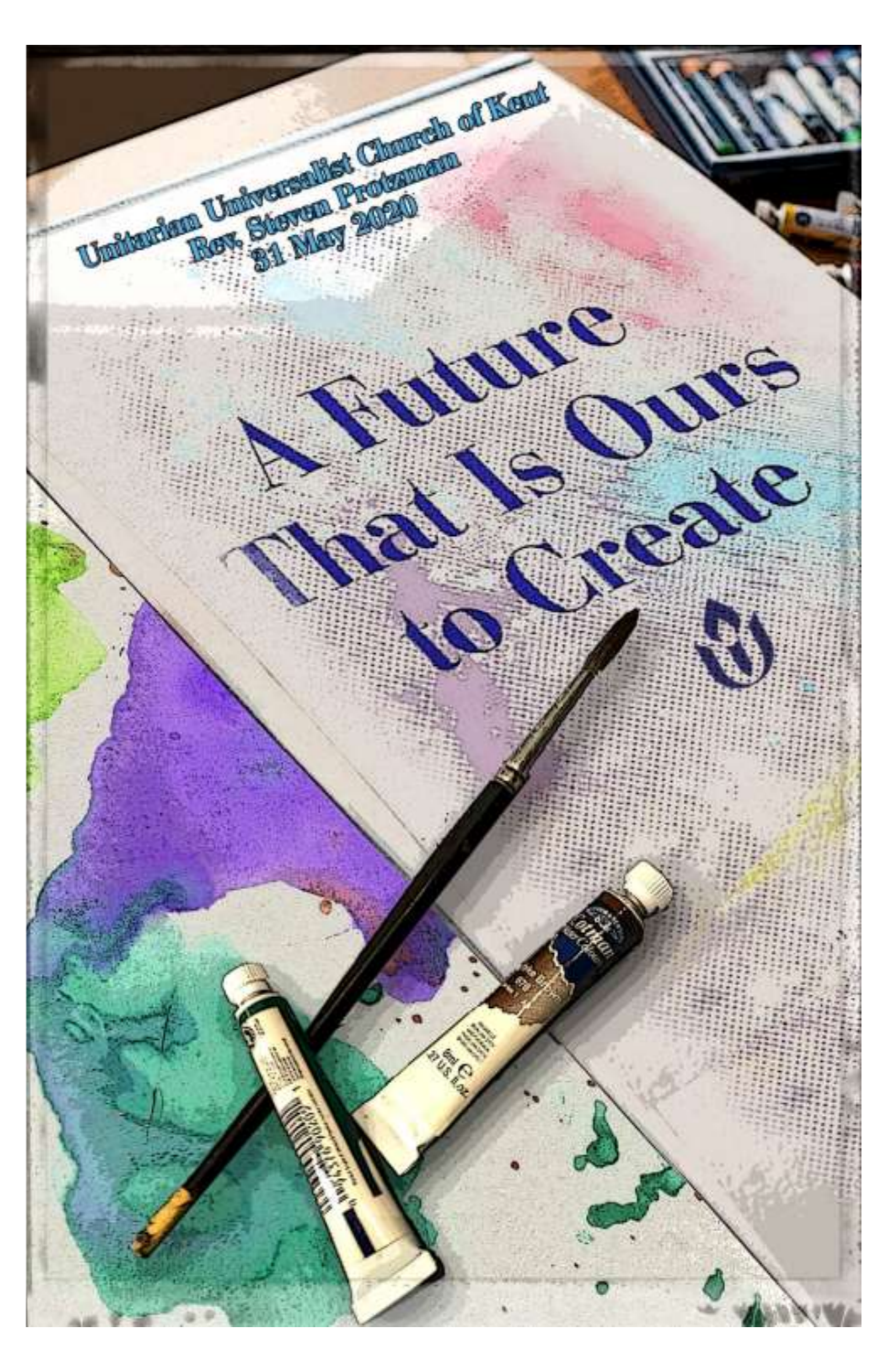## *A Future That is Ours to Create*

## Order of Service May 31, 2020

The future is not some place we are going, but one we are creating. The paths are not to be found, but made, and the activity of making them changes both the maker and the destination.

- John Schaar

Music for Gathering **Halmark** Music for Gathering Hal Walker Music Director

Welcome and Announcements The Rev. Steven Protzman Minister, UU Church of Kent

Chime

Prelude *Just Who We Are* by H. Walker Golden Tones Youth Choir

Call to Worship Camille Pavlicek-Fauser Worship Associate

Opening Hymn *The Fire of Commitment*

Chalice Lighting and Congregational Covenant

We affirm that each life has brilliance and, when joined with others in joyful community, has the power to transform. We pledge ourselves and our resources to this journey. This covenant inspires and challenges us to dwell together in right relationship. We promise to extend hospitality, nurture community for all ages, encourage spiritual growth, honor diversity, and practice kindness.

Covenant Response Hymn *Come, Come, Whoever You Are* 

Sharing our Joys and Concerns

**Silence** 

Pastoral Prayer **Rev.** Erin Dajka Holley Minister, UU Church of Utica, NY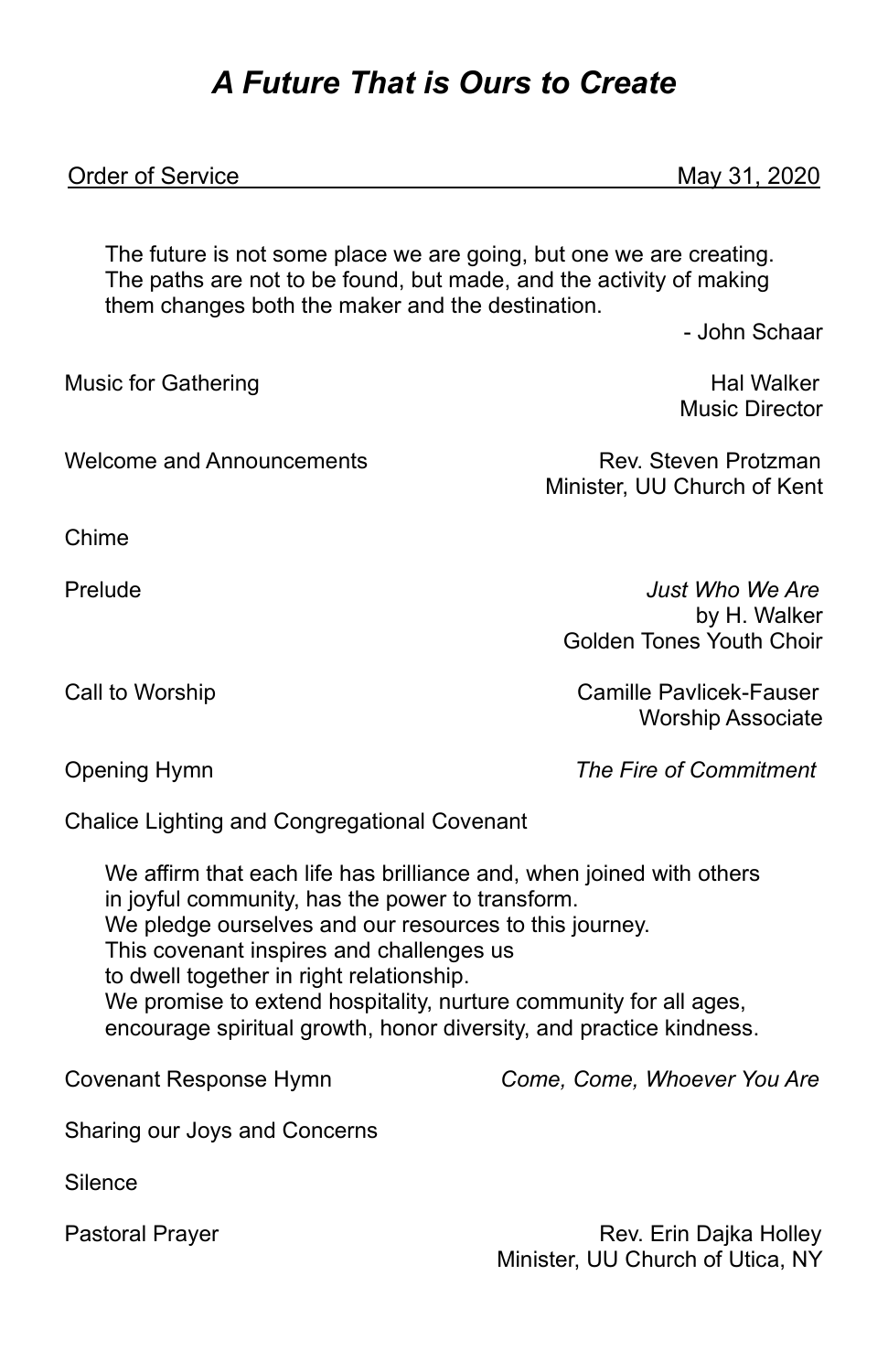Music Meditation **Music Meditation** Music Meditation

Time For All Ages *The Little Purple Hen* by Rev. Joanna Fontaine Crawford Colleen Thoele, Director of Religious Education

Hymn of Community *We Would Be One*

Readings an excerpt from *Inclusive Evangelism* by Robert W. Karnan

> *To Build a Swing* by Hafiz

Sermon *A Future That is Ours to Create* Rev. Steven Protzman

Offering *House of Memory and Hope* by H. Walker

Extinguishing the Chalice

We extinguish this flame, but not the light of truth, the warmth of community, or the fire of commitment. May we carry these in our hearts and minds until we are together again.

Closing Hymn *Life Calls Us On*

**Benediction** 

Song of Blessing and Sending

Annual Meeting



*Join us next Sunday for a joint service with All Souls Unitarian Universalist Church, Bellville, Ohio led by Rev Steven Protzman and Rev. William Humphrey*